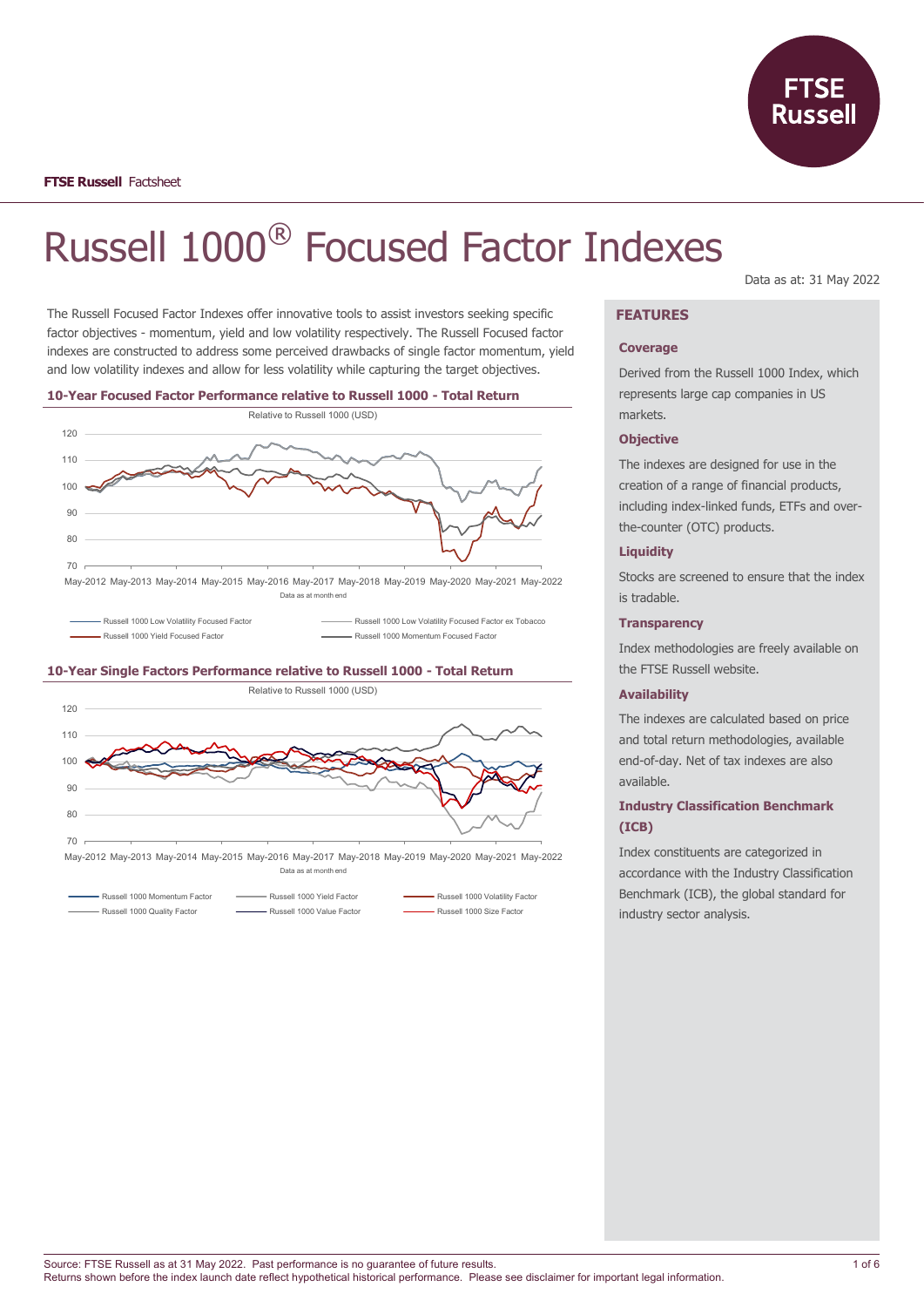#### **Performance and Volatility - Total Return**

| Index (USD)                                              | Return % |         |         | Return pa %* |      |      | Volatility %** |      |      |      |      |
|----------------------------------------------------------|----------|---------|---------|--------------|------|------|----------------|------|------|------|------|
|                                                          | 3M       | 6M      | YTD     | <b>12M</b>   | 3YR  | 5YR  | 3YR            | 5YR  | 1YR  | 3YR  | 5YR  |
| Russell 1000 Low Volatility Focused<br>Factor            | $-0.2$   | $-0.2$  | $-7.2$  | 2.1          | 49.2 | 76.3 | 14.3           | 12.0 | 15.1 | 23.6 | 17.3 |
| Russell 1000 Low Volatility Focused<br>Factor ex Tobacco | $-0.2$   | $-0.2$  | $-7.2$  | 2.1          | 49.2 | 76.3 | 14.3           | 12.0 | 15.1 | 23.6 | 17.3 |
| Russell 1000 Yield Focused Factor                        | 2.4      | 7.4     | 0.3     | 5.9          | 66.0 | 84.5 | 18.4           | 13.0 | 15.9 | 29.9 | 21.7 |
| Russell 1000 Momentum Focused<br>Factor                  | $-3.2$   | $-5.5$  | $-10.1$ | $-2.4$       | 46.4 | 59.5 | 13.5           | 9.8  | 18.9 | 26.4 | 19.0 |
| Russell 1000 Momentum Factor                             | $-6.8$   | $-12.6$ | $-15.2$ | $-2.2$       | 55.2 | 88.2 | 15.8           | 13.5 | 20.0 | 22.6 | 17.2 |
| Russell 1000 Yield Factor                                | 2.4      | 6.3     | $-0.8$  | 7.8          | 50.9 | 71.4 | 14.7           | 11.4 | 13.8 | 21.1 | 16.0 |
| Russell 1000 Volatility Factor                           | $-4.4$   | $-7.2$  | $-12.0$ | 0.7          | 50.9 | 81.6 | 14.7           | 12.7 | 16.4 | 19.6 | 15.4 |
| Russell 1000 Quality Factor                              | $-6.9$   | $-13.3$ | $-16.5$ | $-1.4$       | 64.5 | 99.0 | 18.1           | 14.8 | 19.4 | 21.6 | 17.0 |
| Russell 1000 Value Factor                                | $-1.6$   | $-0.3$  | $-6.4$  | 0.8          | 59.5 | 79.2 | 16.8           | 12.4 | 15.4 | 24.2 | 18.4 |
| Russell 1000 Size Factor                                 | $-5.6$   | $-8.1$  | $-11.8$ | $-8.0$       | 43.8 | 67.9 | 12.9           | 10.9 | 19.5 | 28.4 | 20.4 |
| Russell 1000                                             | $-6.0$   | $-10.2$ | $-13.7$ | $-2.7$       | 56.2 | 85.2 | 16.0           | 13.1 | 18.6 | 21.9 | 16.9 |

\* Compound annual returns measured over 3 and 5 years respectively \*\* Volatility – 1YR based on 12 months daily data. 3YR based on weekly data (Wednesday to Wednesday). 5YR based on monthly data

# **Year-on-Year Performance - Total Return**

| Index % (USD)                                            | 2012 | 2013 | 2014 | 2015   | 2016 | 2017 | 2018    | 2019 | 2020 | 2021 |
|----------------------------------------------------------|------|------|------|--------|------|------|---------|------|------|------|
| Russell 1000 Low Volatility<br><b>Focused Factor</b>     | 16.9 | 37.6 | 19.2 | 2.1    | 16.2 | 18.2 | $-4.8$  | 30.9 | 6.6  | 29.3 |
| Russell 1000 Low Volatility<br>Focused Factor ex Tobacco | 17.0 | 37.6 | 19.1 | 2.0    | 16.2 | 18.2 | $-4.8$  | 30.9 | 6.6  | 29.3 |
| Russell 1000 Yield Focused<br>Factor                     | 19.2 | 36.2 | 12.6 | $-7.5$ | 23.3 | 15.6 | $-7.8$  | 27.3 | 2.3  | 37.3 |
| Russell 1000 Momentum<br><b>Focused Factor</b>           | 17.2 | 40.2 | 12.3 | $-0.7$ | 12.7 | 21.1 | $-11.8$ | 26.7 | 10.8 | 26.7 |
| Russell 1000 Momentum Factor                             | 15.4 | 33.6 | 12.7 | 2.7    | 7.9  | 22.8 | $-4.4$  | 30.9 | 24.6 | 25.2 |
| Russell 1000 Yield Factor                                | 11.8 | 28.6 | 14.0 | 0.0    | 17.4 | 16.0 | $-4.9$  | 25.4 | 0.9  | 29.7 |
| Russell 1000 Volatility Factor                           | 13.3 | 29.6 | 15.9 | 3.1    | 11.6 | 20.0 | $-2.4$  | 32.2 | 13.7 | 26.9 |
| Russell 1000 Quality Factor                              | 16.1 | 31.7 | 13.3 | 2.1    | 10.7 | 28.1 | $-2.7$  | 32.2 | 26.3 | 30.2 |
| Russell 1000 Value Factor                                | 18.8 | 36.4 | 12.9 | $-3.3$ | 18.7 | 19.7 | $-8.1$  | 29.8 | 7.1  | 31.7 |
| Russell 1000 Size Factor                                 | 19.2 | 36.6 | 11.3 | $-2.3$ | 16.0 | 18.3 | $-8.3$  | 29.0 | 16.4 | 22.8 |
| Russell 1000                                             | 16.4 | 33.1 | 13.2 | 0.9    | 12.1 | 21.7 | $-4.8$  | 31.4 | 21.0 | 26.5 |

# **Return/Risk Ratio and Drawdown - Total Return**

| Index (USD)                                              | <b>Return/Risk Ratio</b> |     |     |             |         | Drawdown (%) |         |             |
|----------------------------------------------------------|--------------------------|-----|-----|-------------|---------|--------------|---------|-------------|
|                                                          | 1YR                      | 3YR | 5YR | <b>10YR</b> | 1YR     | 3YR          | 5YR     | <b>10YR</b> |
| Russell 1000 Low Volatility Focused Factor               | 0.1                      | 0.5 | 0.7 | 1.1         | $-11.7$ | $-40.0$      | $-40.0$ | $-40.0$     |
| Russell 1000 Low Volatility Focused Factor ex<br>Tobacco | 0.1                      | 0.5 | 0.7 | 1.1         | $-11.7$ | $-40.0$      | $-40.0$ | $-40.0$     |
| Russell 1000 Yield Focused Factor                        | 0.4                      | 0.5 | 0.6 | 0.8         | $-9.3$  | $-46.7$      | $-46.7$ | $-46.7$     |
| Russell 1000 Momentum Focused Factor                     | $-0.1$                   | 0.4 | 0.5 | 0.9         | $-16.1$ | $-41.2$      | $-41.2$ | $-41.2$     |
| Russell 1000 Momentum Factor                             | $-0.1$                   | 0.6 | 0.8 | 1.0         | $-21.0$ | $-34.1$      | $-34.1$ | $-34.1$     |
| Russell 1000 Yield Factor                                | 0.5                      | 0.6 | 0.7 | 1.0         | $-7.7$  | $-37.4$      | $-37.4$ | $-37.4$     |
| Russell 1000 Volatility Factor                           | 0.0                      | 0.6 | 0.8 | 1.1         | $-17.3$ | $-33.5$      | $-33.5$ | $-33.5$     |
| Russell 1000 Quality Factor                              | $-0.1$                   | 0.7 | 0.9 | 1.1         | $-21.9$ | $-32.1$      | $-32.1$ | $-32.1$     |
| Russell 1000 Value Factor                                | 0.1                      | 0.6 | 0.7 | 1.0         | $-12.2$ | $-39.6$      | $-39.6$ | $-39.6$     |
| Russell 1000 Size Factor                                 | $-0.4$                   | 0.4 | 0.5 | 0.8         | $-19.8$ | $-42.3$      | $-42.3$ | $-42.3$     |
| Russell 1000                                             | $-0.1$                   | 0.6 | 0.8 | 1.0         | $-18.9$ | $-34.6$      | $-34.6$ | $-34.6$     |

Return/Risk Ratio – based on compound annual returns and volatility in Performance and Volatility table Drawdown - based on daily data

# **INFORMATION**

# **Index Universe**

Russell 1000

**Index Launch**

30 September 2015

#### **Base Date**

20 September 2013

**Base Value**

1000

**Index Calculation**

Real-time and end-of-day

**End-of-Day Distribution**

Via FTP and email

**Currency**

USD

#### **Review Dates**

Annually in June, except Momentum Focused (semi-annually in June and December)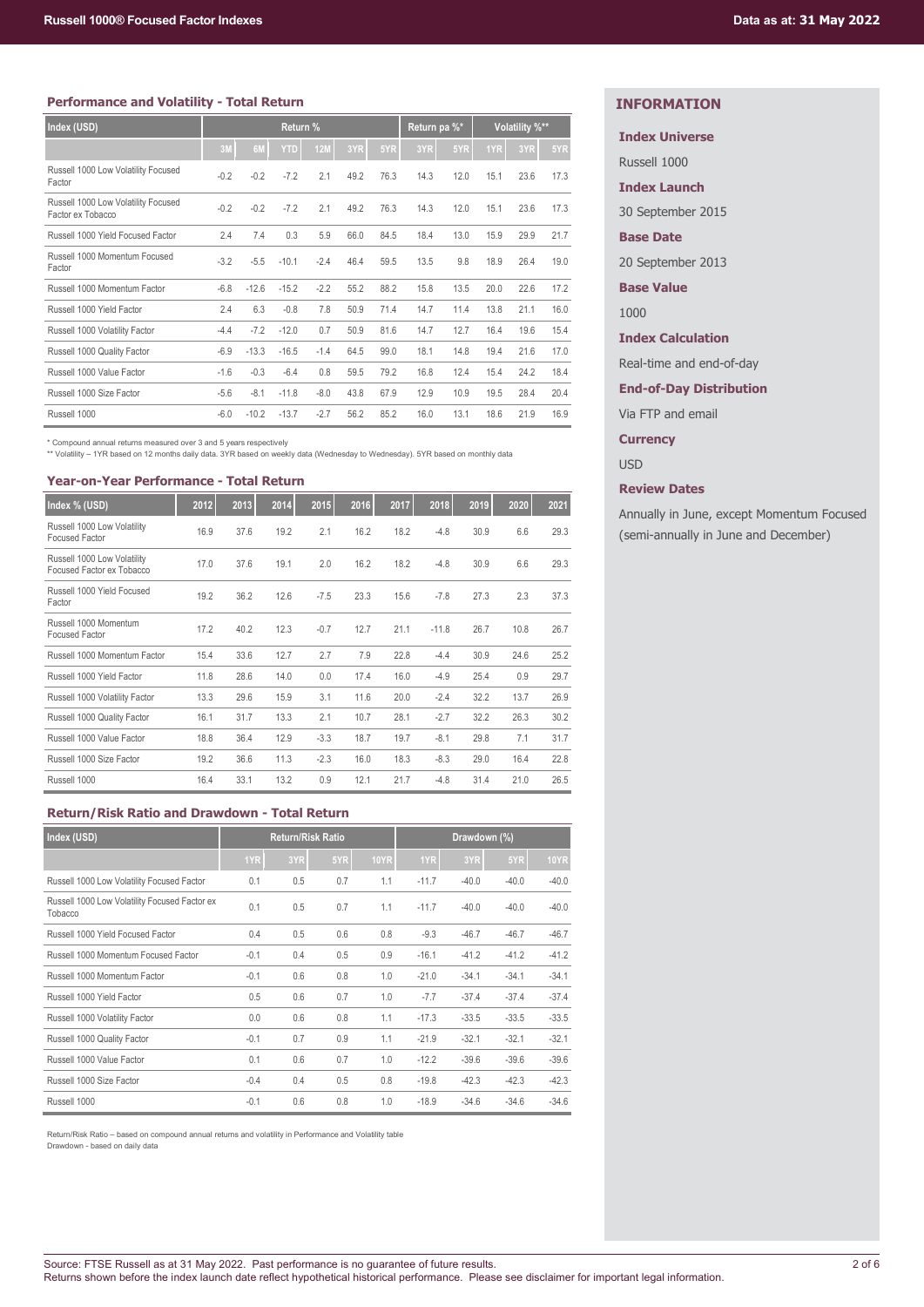# **Top 10 Constituents - Russell 1000 Low Volatility Focused Factor**

| <b>Constituent</b>              | <b>ICB Sector</b>                     | Net MCap (USDm) | Wgt % |
|---------------------------------|---------------------------------------|-----------------|-------|
| <b>Cognizant Tech Solutions</b> | Software and Computer Services        | 509.991         | 1.28  |
| Progressive Corp                | Non-life Insurance                    | 500.090         | 1.25  |
| <b>HP</b>                       | Technology Hardware and Equipment     | 471.663         | 1.18  |
| <b>Dollar Tree</b>              | <b>Retailers</b>                      | 416,589         | 1.04  |
| Dollar General                  | Retailers                             | 390.141         | 0.98  |
| Kroger                          | Personal Care Drug and Grocery Stores | 335,810         | 0.84  |
| Allstate Corp                   | Non-life Insurance                    | 311,187         | 0.78  |
| <b>Quest Diagnostics</b>        | Medical Equipment and Services        | 301,765         | 0.76  |
| O Reilly Auto                   | Retailers                             | 292,413         | 0.73  |
| Synopsys Inc                    | Software and Computer Services        | 272.466         | 0.68  |
| <b>Totals</b>                   |                                       | 3,802,115       | 9.52  |

#### **ICB Supersector Breakdown - Russell 1000 Low Volatility Focused Factor**

| <b>ICB Code</b> | <b>ICB Supersector</b>                | No. of Cons | Net MCap (USDm) | Wgt %  |
|-----------------|---------------------------------------|-------------|-----------------|--------|
| 1010            | Technology                            | 38          | 5,641,918       | 14.13  |
| 1510            | Telecommunications                    | 7           | 385,206         | 0.96   |
| 2010            | <b>Health Care</b>                    | 33          | 3,367,662       | 8.43   |
| 3010            | <b>Banks</b>                          | 14          | 371,588         | 0.93   |
| 3020            | <b>Financial Services</b>             | 28          | 1,923,395       | 4.82   |
| 3030            | Insurance                             | 34          | 3,882,910       | 9.72   |
| 3510            | <b>Real Estate</b>                    | 35          | 2,260,538       | 5.66   |
| 4010            | Automobiles and Parts                 | 3           | 440,367         | 1.10   |
| 4020            | <b>Consumer Products and Services</b> | 22          | 1,434,706       | 3.59   |
| 4030            | Media                                 | 12          | 525,312         | 1.32   |
| 4040            | Retailers                             | 13          | 1,945,858       | 4.87   |
| 4050            | <b>Travel and Leisure</b>             | 4           | 234,086         | 0.59   |
| 4510            | Food Beverage and Tobacco             | 24          | 2,216,852       | 5.55   |
| 4520            | Personal Care Drug and Grocery Stores | 11          | 1,714,415       | 4.29   |
| 5010            | <b>Construction and Materials</b>     | 15          | 1,351,080       | 3.38   |
| 5020            | Industrial Goods and Services         | 83          | 7,141,253       | 17.89  |
| 5510            | <b>Basic Resources</b>                | 8           | 692,164         | 1.73   |
| 5520            | Chemicals                             | 8           | 400,206         | 1.00   |
| 6010            | Energy                                | 3           | 177,432         | 0.44   |
| 6510            | <b>Utilities</b>                      | 35          | 3,821,289       | 9.57   |
| <b>Totals</b>   |                                       | 430         | 39,928,233      | 100.00 |

# **Top 10 Constituents - Russell 1000 Yield Focused Factor**

| <b>Constituent</b> | <b>ICB Sector</b>                     | Net MCap (USDm) | Wgt % |
|--------------------|---------------------------------------|-----------------|-------|
| <b>HP</b>          | Technology Hardware and Equipment     | 964.547         | 2.38  |
| Progressive Corp   | Non-life Insurance                    | 943.930         | 2.33  |
| Kroger             | Personal Care Drug and Grocery Stores | 671,804         | 1.66  |
| General Mills      | Food Producers                        | 551,826         | 1.36  |
| Williams Cos       | Oil Gas and Coal                      | 546.966         | 1.35  |
| Altria Group       | Tobacco                               | 522.783         | 1.29  |
| Kimberly-Clark     | Personal Care Drug and Grocery Stores | 498.989         | 1.23  |
| Dow Inc.           | Chemicals                             | 491,830         | 1.21  |
| Tyson Foods Inc A  | <b>Food Producers</b>                 | 476.009         | 1.17  |
| ONEOK Inc.         | Oil Gas and Coal                      | 445.888         | 1.10  |
| Totals             |                                       | 6,114,572       | 15.06 |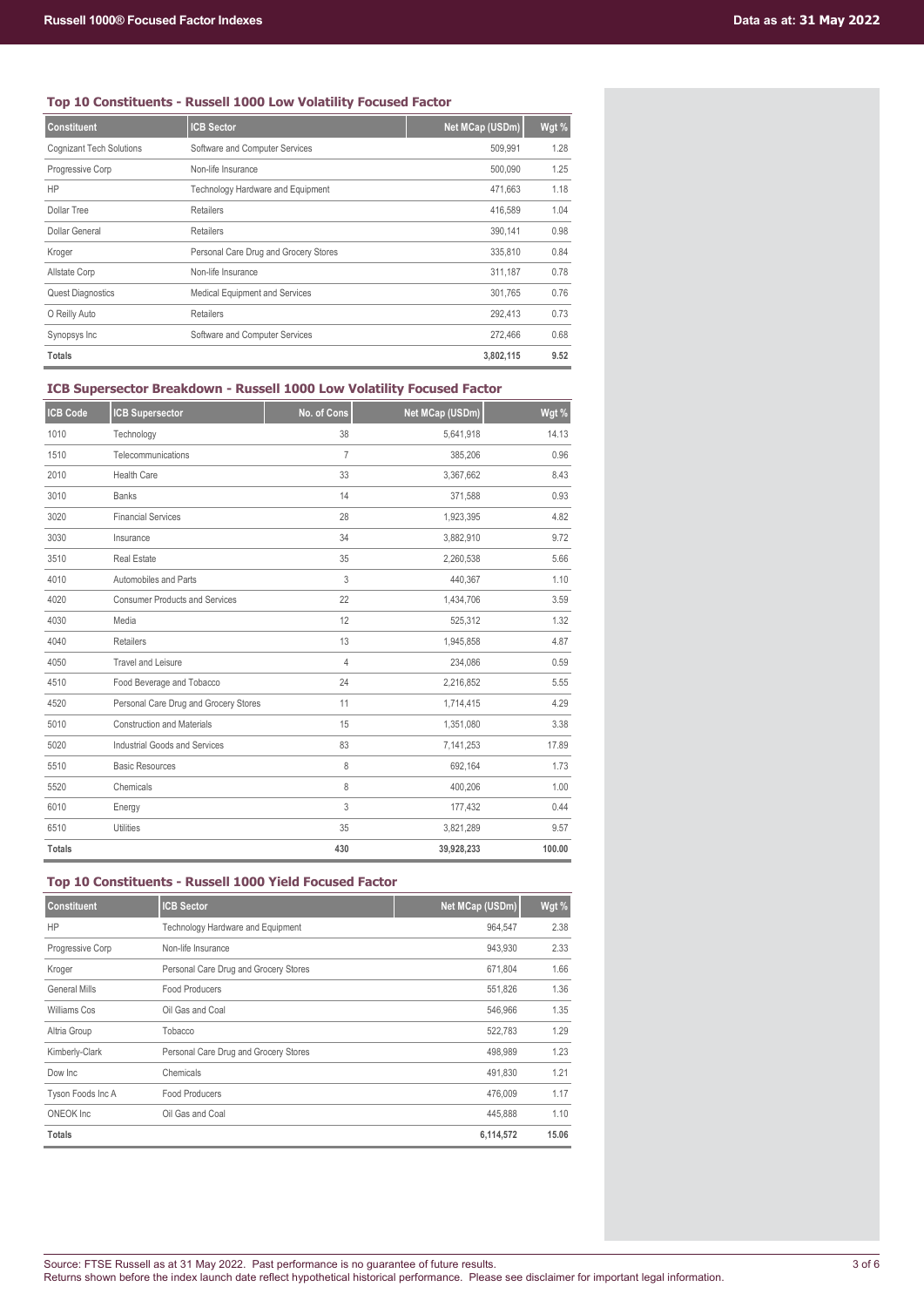# **ICB Supersector Breakdown - Russell 1000 Yield Focused Factor**

| <b>ICB Code</b> | <b>ICB Supersector</b>                | No. of Cons    | Net MCap (USDm) | Wgt %  |
|-----------------|---------------------------------------|----------------|-----------------|--------|
|                 |                                       |                |                 |        |
| 1010            | Technology                            | 11             | 2,791,556       | 6.88   |
| 1510            | Telecommunications                    | $\overline{2}$ | 466,265         | 1.15   |
| 2010            | <b>Health Care</b>                    | 5              | 965,647         | 2.38   |
| 3010            | <b>Banks</b>                          | 21             | 1,733,882       | 4.27   |
| 3020            | <b>Financial Services</b>             | 19             | 1,800,807       | 4.44   |
| 3030            | Insurance                             | 26             | 4,334,087       | 10.68  |
| 3510            | <b>Real Estate</b>                    | 43             | 4,204,267       | 10.36  |
| 4010            | Automobiles and Parts                 | $\overline{2}$ | 491,969         | 1.21   |
| 4020            | <b>Consumer Products and Services</b> | 11             | 1,308,243       | 3.22   |
| 4030            | Media                                 | 8              | 1,081,401       | 2.66   |
| 4040            | Retailers                             | 6              | 817,653         | 2.01   |
| 4050            | <b>Travel and Leisure</b>             | 1              | 18,321          | 0.05   |
| 4510            | Food Beverage and Tobacco             | 12             | 3,434,553       | 8.46   |
| 4520            | Personal Care Drug and Grocery Stores | 5              | 1,603,854       | 3.95   |
| 5010            | <b>Construction and Materials</b>     | 4              | 471.265         | 1.16   |
| 5020            | Industrial Goods and Services         | 37             | 4,867,624       | 11.99  |
| 5510            | <b>Basic Resources</b>                | 8              | 1,568,433       | 3.86   |
| 5520            | Chemicals                             | 12             | 2,062,968       | 5.08   |
| 6010            | Energy                                | 8              | 1,852,140       | 4.56   |
| 6510            | <b>Utilities</b>                      | 31             | 4,717,063       | 11.62  |
| <b>Totals</b>   |                                       | 272            | 40,591,996      | 100.00 |

# **Top 10 Constituents - Russell 1000 Momentum Focused Factor**

| <b>Constituent</b>                | <b>ICB Sector</b>                                | Net MCap (USDm) | Wgt % |
|-----------------------------------|--------------------------------------------------|-----------------|-------|
| HP                                | Technology Hardware and Equipment                | 497.085         | 1.24  |
| Autozone                          | <b>Retailers</b>                                 | 266,437         | 0.66  |
| Kroger                            | Personal Care Drug and Grocery Stores            | 249.721         | 0.62  |
| Mosaic Company                    | Chemicals                                        | 240,507         | 0.60  |
| <b>Dell Technologies</b>          | Software and Computer Services                   | 233,317         | 0.58  |
| <b>KLA Corporation</b>            | Technology Hardware and Equipment                | 211,489         | 0.53  |
| <b>Hewlett Packard Enterprise</b> | Software and Computer Services                   | 206,914         | 0.52  |
| Quanta Services                   | <b>Construction and Materials</b>                | 203,800         | 0.51  |
| <b>EOG Resources</b>              | Oil Gas and Coal                                 | 190,910         | 0.48  |
| <b>LPL Financial Holdings</b>     | <b>Investment Banking and Brokerage Services</b> | 186.472         | 0.46  |
| <b>Totals</b>                     |                                                  | 2,486,652       | 6.20  |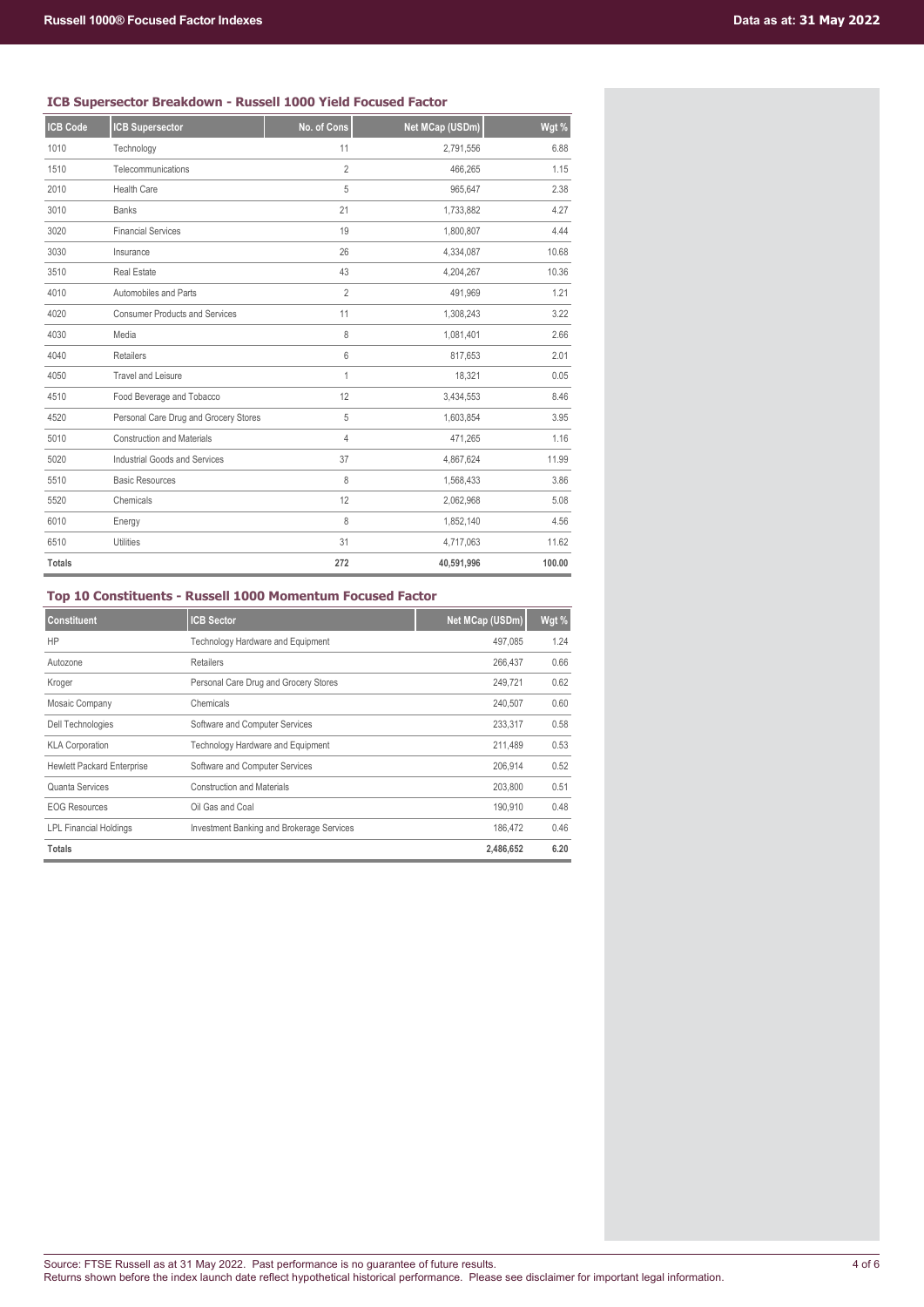### **ICB Supersector Breakdown - Russell 1000 Momentum Focused Factor**

| <b>ICB Code</b> | <b>ICB Supersector</b>                | No. of Cons | Net MCap (USDm) | Wgt %  |
|-----------------|---------------------------------------|-------------|-----------------|--------|
| 1010            | Technology                            | 124         | 7,077,144       | 17.64  |
| 1510            | Telecommunications                    | 17          | 520,705         | 1.30   |
| 2010            | <b>Health Care</b>                    | 90          | 3,202,589       | 7.98   |
| 3010            | <b>Banks</b>                          | 36          | 1,088,205       | 2.71   |
| 3020            | <b>Financial Services</b>             | 50          | 2,348,647       | 5.85   |
| 3030            | Insurance                             | 42          | 2,390,295       | 5.96   |
| 3510            | <b>Real Estate</b>                    | 60          | 2,051,208       | 5.11   |
| 4010            | Automobiles and Parts                 | 9           | 544,148         | 1.36   |
| 4020            | <b>Consumer Products and Services</b> | 50          | 2,049,612       | 5.11   |
| 4030            | Media                                 | 18          | 745,825         | 1.86   |
| 4040            | <b>Retailers</b>                      | 38          | 2,408,916       | 6.00   |
| 4050            | <b>Travel and Leisure</b>             | 20          | 390,714         | 0.97   |
| 4510            | Food Beverage and Tobacco             | 32          | 1,189,604       | 2.96   |
| 4520            | Personal Care Drug and Grocery Stores | 15          | 948,437         | 2.36   |
| 5010            | <b>Construction and Materials</b>     | 25          | 1,775,745       | 4.43   |
| 5020            | Industrial Goods and Services         | 144         | 5,855,575       | 14.59  |
| 5510            | <b>Basic Resources</b>                | 15          | 922,639         | 2.30   |
| 5520            | Chemicals                             | 21          | 1,142,193       | 2.85   |
| 6010            | Energy                                | 34          | 1,509,572       | 3.76   |
| 6510            | <b>Utilities</b>                      | 41          | 1,966,823       | 4.90   |
| <b>Totals</b>   |                                       | 881         | 40,128,598      | 100.00 |

#### **Index Characteristics - Russell 1000 Focused Factor**

| <b>Attributes</b>       | Russell 1000 Low<br><b>Factor</b> | Russell 1000 Low<br><b>Volatility Focused   Volatility Focused</b><br>Factor ex<br><b>Tobacco</b> | Russell 1000<br><b>Yield Focused</b><br><b>Factor</b> | Russell 1000<br><b>Momentum</b><br><b>Focused Factor</b> |
|-------------------------|-----------------------------------|---------------------------------------------------------------------------------------------------|-------------------------------------------------------|----------------------------------------------------------|
| Number of constituents  | 430                               | 430                                                                                               | 272                                                   | 881                                                      |
| Dividend Yield %        | 1.72                              | 1.72                                                                                              | 3.06                                                  | 1.71                                                     |
| Constituent (Wgt %)     |                                   |                                                                                                   |                                                       |                                                          |
| Average                 | 0.23                              | 0.23                                                                                              | 0.37                                                  | 0.11                                                     |
| Largest                 | 1.28                              | 1.28                                                                                              | 2.38                                                  | 1.24                                                     |
| Median                  | 0.19                              | 0.19                                                                                              | 0.27                                                  | 0.08                                                     |
| Top 10 Holdings (Wgt %) | 9.52                              | 9.52                                                                                              | 15.08                                                 | 6.20                                                     |

# **Index Characteristics - Russell 1000 Single Factors**

| <b>Attributes</b>       | Russell 1000<br><b>Momentum Factor</b> | Russell 1000 Yield<br>Factor | <b>Russell 1000 Volatility</b><br>Factor |
|-------------------------|----------------------------------------|------------------------------|------------------------------------------|
| Number of constituents  | 572                                    | 179                          | 237                                      |
| Dividend Yield %        | 1.43                                   | 3.07                         | 1.62                                     |
| Constituent (Wgt %)     |                                        |                              |                                          |
| Average                 | 0.17                                   | 0.56                         | 0.42                                     |
| Largest                 | 8.36                                   | 3.72                         | 8.44                                     |
| Median                  | 0.06                                   | 0.28                         | 0.20                                     |
| Top 10 Holdings (Wgt %) | 31.44                                  | 27.83                        | 34.38                                    |